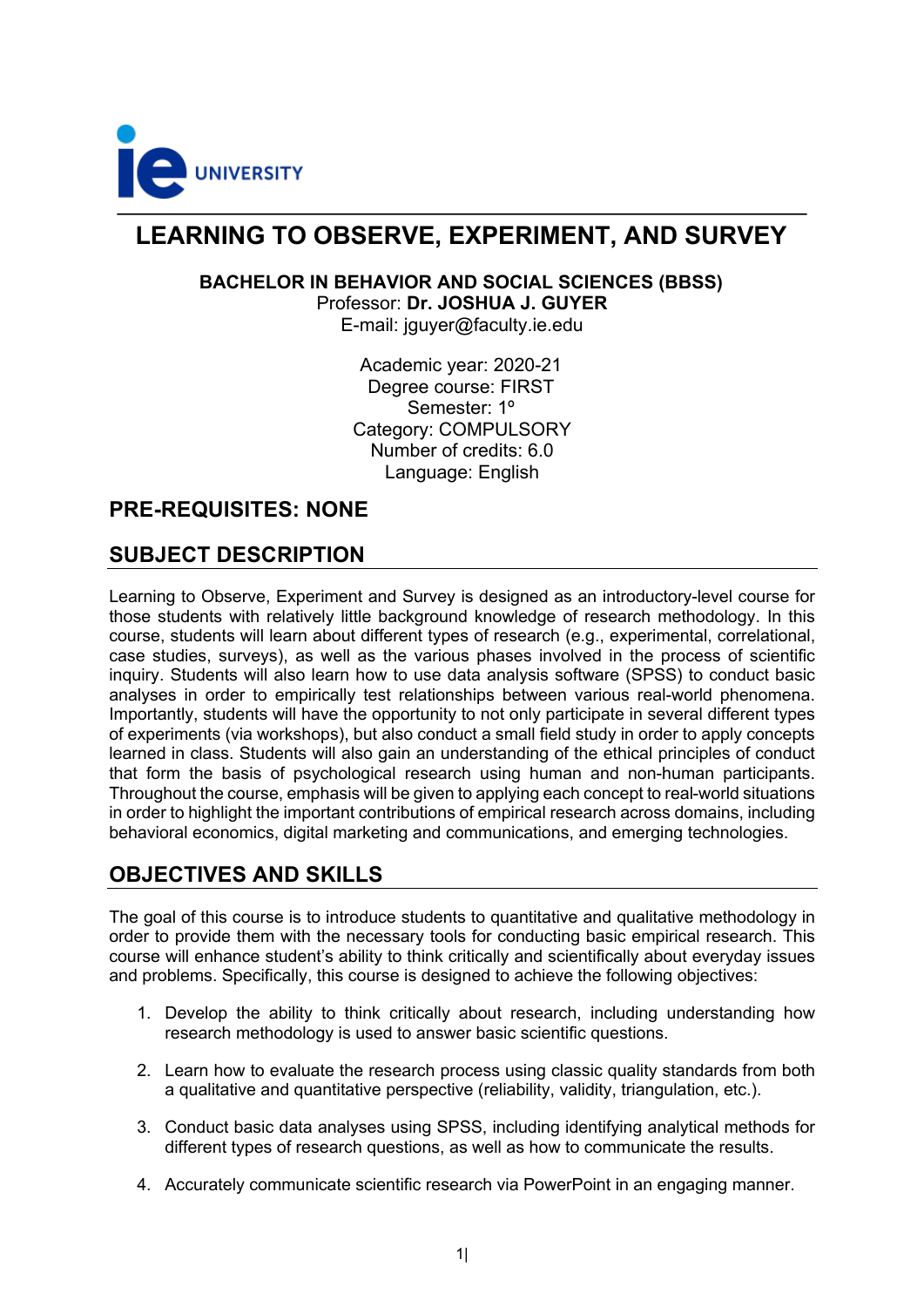## **METHODOLOGY**

This course will be taught using the new Liquid Learning methodology developed by IE. Liquid learning is a transformational approach to education that blends traditional teaching pedagogy with technology designed to enhance the learning experience for both student and professor. The Liquid Learning methodology combines three essential elements to facilitate a more dynamic and comprehensive learning experience: synchronous interactions, asynchronous interactions, and individual inquiry and discovery.

*Synchronous Interaction* reflects learning that happens live, in real-time. For example, attending classes (lectures, discussions, labs, studios) either in-person or virtually, working with classmates on team projects in a work-room or via a video-conference platform, or receiving help and feedback from professors either in-person or online.

*Asynchronous Interaction and Individual Inquiry and Discovery* are learning experiences that happen interactively and asynchronously using collaboration tools and digital platforms. For example, debating topics in a digital forum, critiquing the work of classmates posted in a digital gallery, working on a proposal or project using a collaborative document-sharing platform, or receiving assistance to support learning via a messaging-based system.

| Teaching Methodology      | Weighting | <b>Estimated Time to Prepare</b> |
|---------------------------|-----------|----------------------------------|
| Lectures                  | 30%       | 45 hours                         |
| <b>Discussions</b>        | 10%       | 15 hours                         |
| <b>Exercises</b>          | 30%       | 45 hours                         |
| <b>Group Work</b>         | 20%       | 30 hours                         |
| Other Individual Studying | 10%       | 15 hours                         |
| <b>TOTAL</b>              | 100%      | 150 hours                        |

## **PROGRAM**

The following program is tentative. Although we will attempt to cover all the listed topics, the pace of the class depends on group performance. *Unless otherwise noted, you are expected to complete all assigned readings BEFORE attending class.*

This course is divided into six modules, each of which contain five sessions. Each module includes sessions delivered via synchronous and asynchronous formats. Importantly, each session will be both lecture and activity-based to facilitate a more engaging environment designed to enhance learning and understanding of the course material. To ensure that students are maximally prepared for each session, a diverse set of background readings are provided. These materials include both current and classic research relevant to each topic, as well as readings taken from the course text.

Each module consists of two basic parts: The first part will focus on relevant theory to provide students with sufficient knowledge to understand the basic concepts and their relationships with one another. The second part will focus on the practical application of theory and concepts to real-world issues. This process will involve a variety of activities such as in-class discussions and debates, a group project/presentation, and several labs and workshops designed to allow students the opportunity to apply both theory and concepts to actual data, current events, as well as within their day-to-day lives.

**Labs** will focus on learning the relevant analytical strategies via SPSS statistical software for different research designs covered in the course; including how conduct, interpret, and write up results using proper APA format.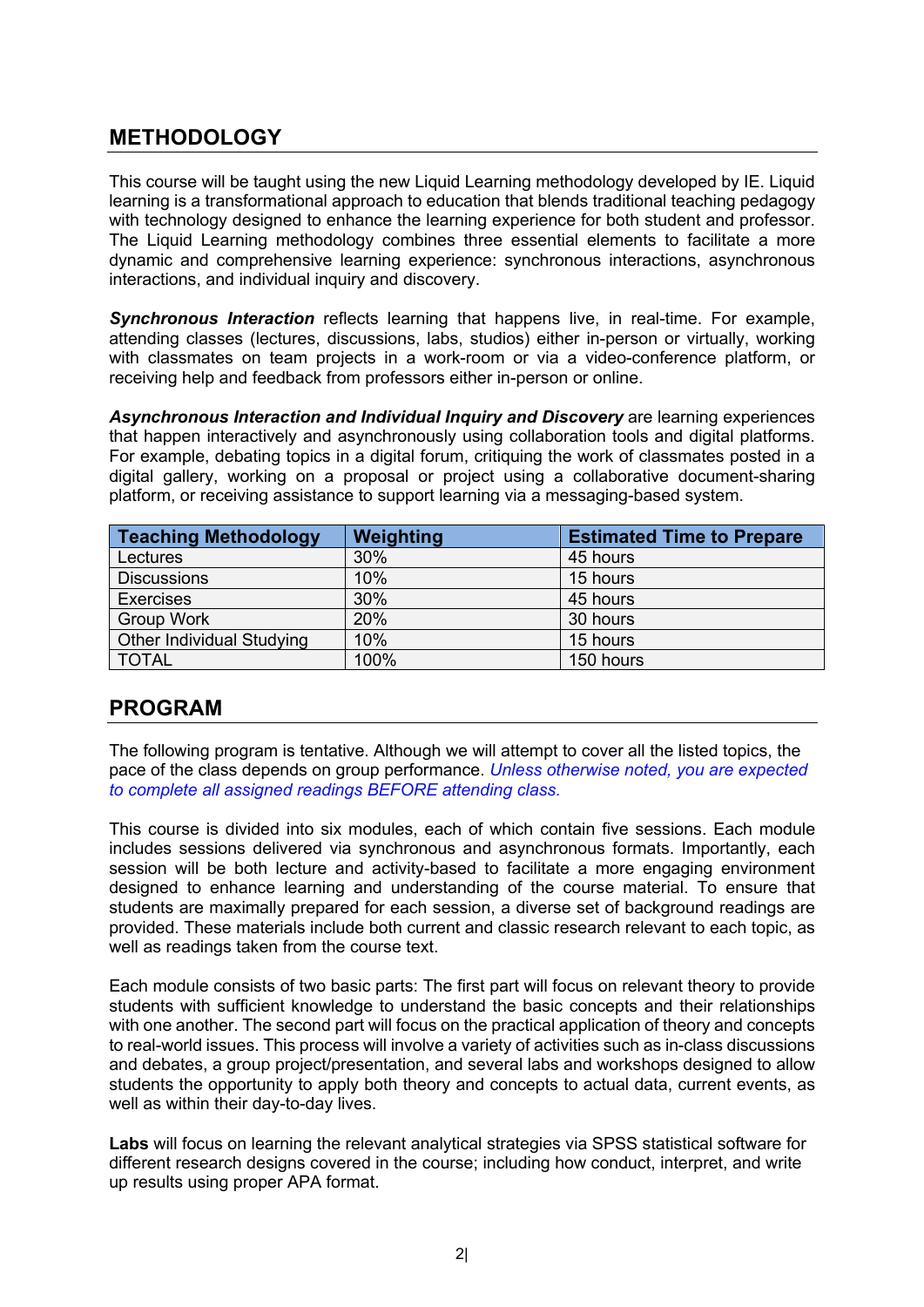**Workshops** will focus on applying the concepts already discussed via an experiential approach that allows students the opportunity to solidify their understanding by participating in and/or conducting their own research.

#### **This course is comprised of the following six topics:**

- 1) **The Research Process:** This module will cover basic concepts related to conducting research, including: the goals, research question, documentation, participants, data, measurement, validity and reliability.
- 2) **Descriptive and Correlational Methodologies:** This module will focus on identifying and understanding similarities/differences between several basic research designs. Students will also learn how to use SPSS when examining descriptive and correlational data.
- 3) **Experimental Methodologies:** This module will unpack the key features of experiments, including: manipulation, randomization, control groups, and different factorial designs. Students will learn how to use SPSS to run t-tests and conduct two in-class experiments
- 4) **Experimental/Applied vs. Quasi Experimental Methodologies:** This module will provide an introduction to quasi-experimental and applied research. Students will also learn how to use SPSS to analyze data from between/within factorial designs.
- 5) **Qualitative Methodologies, Measurement and Ethics:** This module will introduce students to different types of qualitative research, including case studies, interviews, focus groups, and surveys. Students will also design and conduct a field study in small groups.
- 6) **Communicating Scientific Knowledge:** This module will focus on how to describe, share and report research using proper APA format. This topic will also discuss some of the key concepts regarding the philosophy of science.

## **MODULE 1: The Research Process**

### **SESSION 1 – Synchronous: In class**

*Introduction to the Course*

Topics Discussed in Class:

• Objectives, contents, schedule, evaluation system, testing, common sense

### **SESSION 2 – Synchronous: In class**

*Introduction to Research Methods: Part 1* 

Topics Discussed in Class:

- The role of common sense, how to think about ourselves and others
- Self-fulfilling prophecy, overconfidence effect, false consensus/uniqueness effect

Exercises:

• Small groups: How our evaluations of self/other are affected by preconceptions

Pre-Class Readings:

• Judgment under uncertainty: (*access via Blackboard*).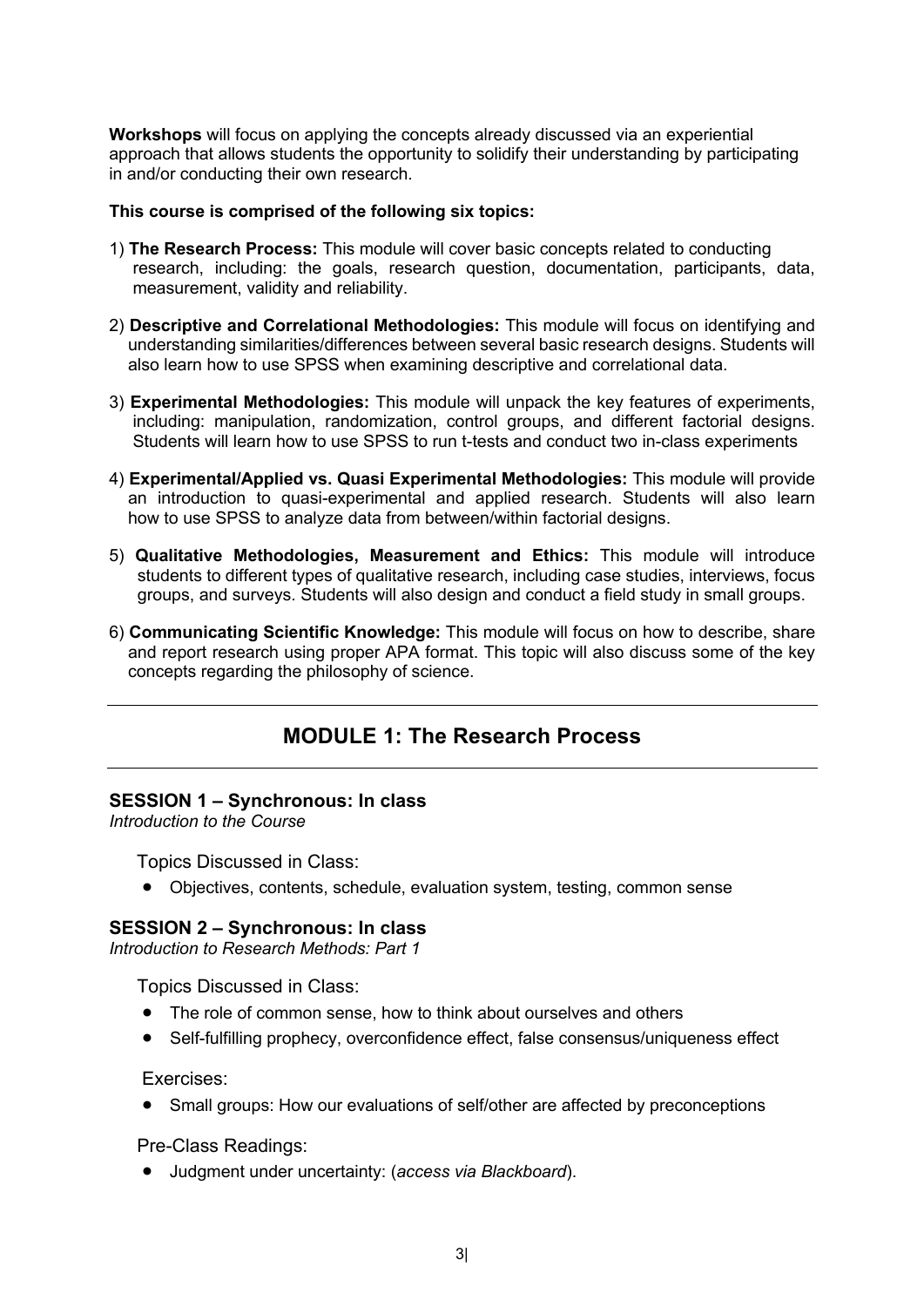## **SESSION 3 – Asynchronous: Recorded lecture**

*Introduction to Research Methods: Part 2* 

Topics Discussed in Recorded Lecture:

• Fundamental attribution error, actor-observer effect

Exercises:

- Multiple choice quiz #1
- Small groups: Attributions of success/failure for self vs. others\*
- Small groups: Assumptions of false-consensus/false-uniqueness\*

Pre-Class Readings:

• From the fundamental attribution error to the truly FAE (*access via Blackboard*).

## **SESSION 4 – Synchronous: In class**

*Evaluating Information Scientifically: Part 1* 

Topics Discussed in Class:

• The scientific method, goals/types of research, hypotheses & theories

Exercises:

- Multiple choice quiz #2
- Small groups: Creating operational definitions via manipulating/measuring constructs

Pre-Class Readings:

- Chapter 1. Introduction to Scientific Thinking (pg.  $3 19$ ).
- Chapter 2. Generating Testable Ideas (pg. 27 34).

## **SESSION 5 – Asynchronous: Recorded lecture**

*Evaluating Information Scientifically: Part 2* 

Topics Discussed in Recorded Lecture:

• Science vs. pseudoscience, types of validity, replication, type I & II error

Exercises:

- Multiple choice quiz #3
- Small groups: Identifying traditional health treatments as science vs. pseudoscience\*
- Individual (illustrative): Interactive illustration of Type I vs. Type II error

Pre-Class Readings:

- Chapter 1. Distinguishing Science from Pseudoscience (pg. 20 27).
- Chapter 4. Reliability and Validity of a Measurement (pg. 93 98).
- Chapter 4. Ethics in Focus: Replication as a Gauge for Fraud? (pg. 103).
- Chapter 14. Types of Error and Power (pg. 401 402).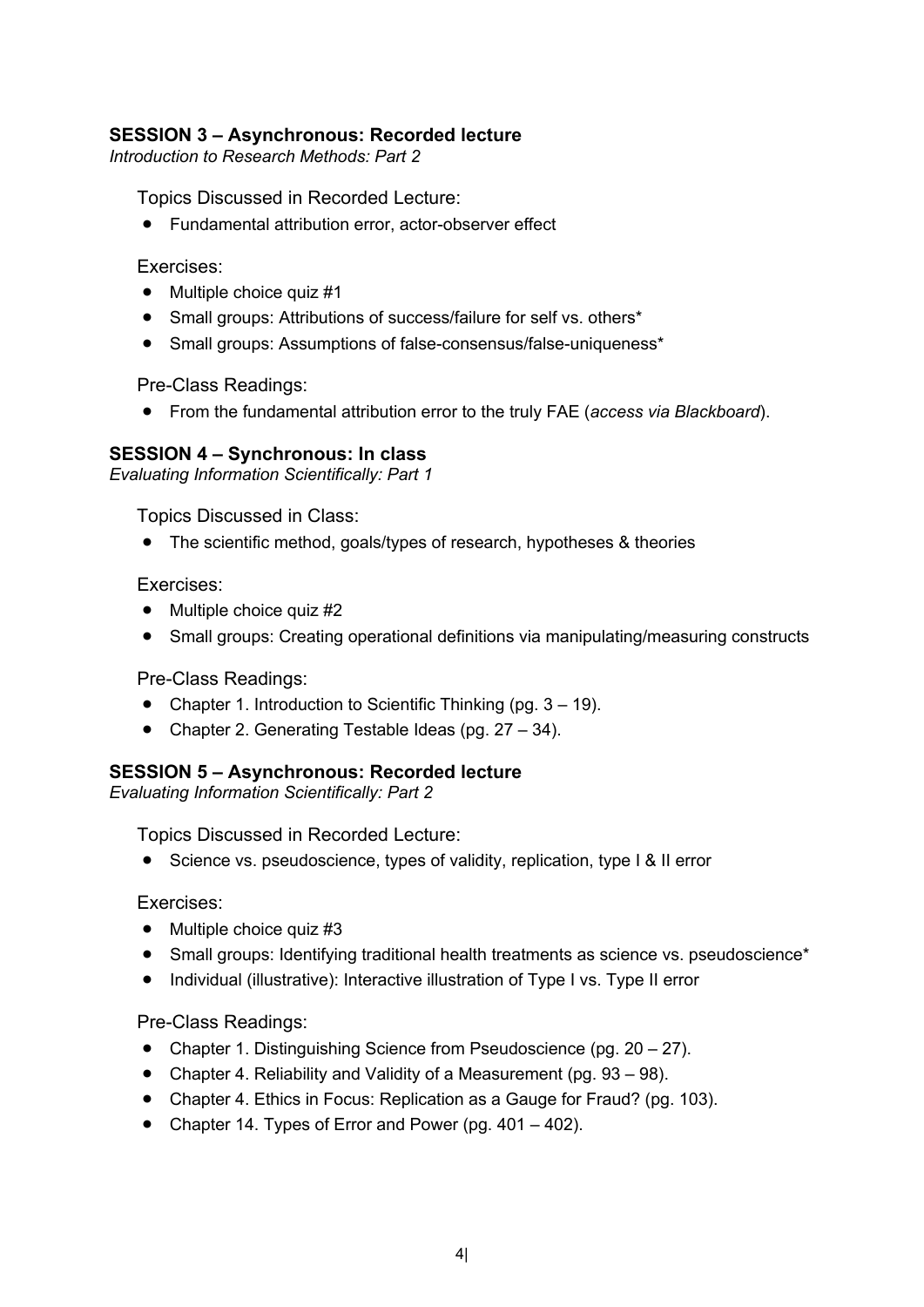## **MODULE 2: Descriptive and Correlational Methodologies**

## **SESSION 6 – Synchronous: In class**

*Research Design and Operationalization* 

Topics Discussed in Class:

• Features/types of descriptive research designs, operationalization, sampling

Exercises:

- Multiple choice quiz #4
- Small groups: Observation and operationalization in a case study
- Small groups: Designing a short survey

Pre-Class Readings:

- Chapter 4. Identifying Scientific Variables (pg. 83 88).
- Chapter 5. Sampling from Populations (pg. 113 129).

## **SESSION 7 – Synchronous: In class**

*Descriptive and Correlational Designs* 

Topics Discussed in Class:

• Descriptive and correlational designs, causation, third variables, issues

Exercises:

- Multiple choice quiz #5
- Entire class: Three procedures to improve the causal validity of your study

Pre-Class Readings:

- Chapter 6. Choosing a Research Design (pg. 139 146).
- Chapter 8. Correlational Designs (pg. 217 227).

### **SESSION 8 – Asynchronous: Recorded lecture**

Lab 1: *Introduction to SPSS*

Topics Discussed in Recorded Lecture:

• Measurement scales, missing data, recoding variables

Exercises:

• Individual practice: Enter data/create variables and identify/replace missing data

Pre-Class Readings:

- Chapter 4. Selecting a Measurement Procedure (pg. 99 102).
- Chapter 4. SPSS in Focus: Entering and Coding Data (pg. 103 112).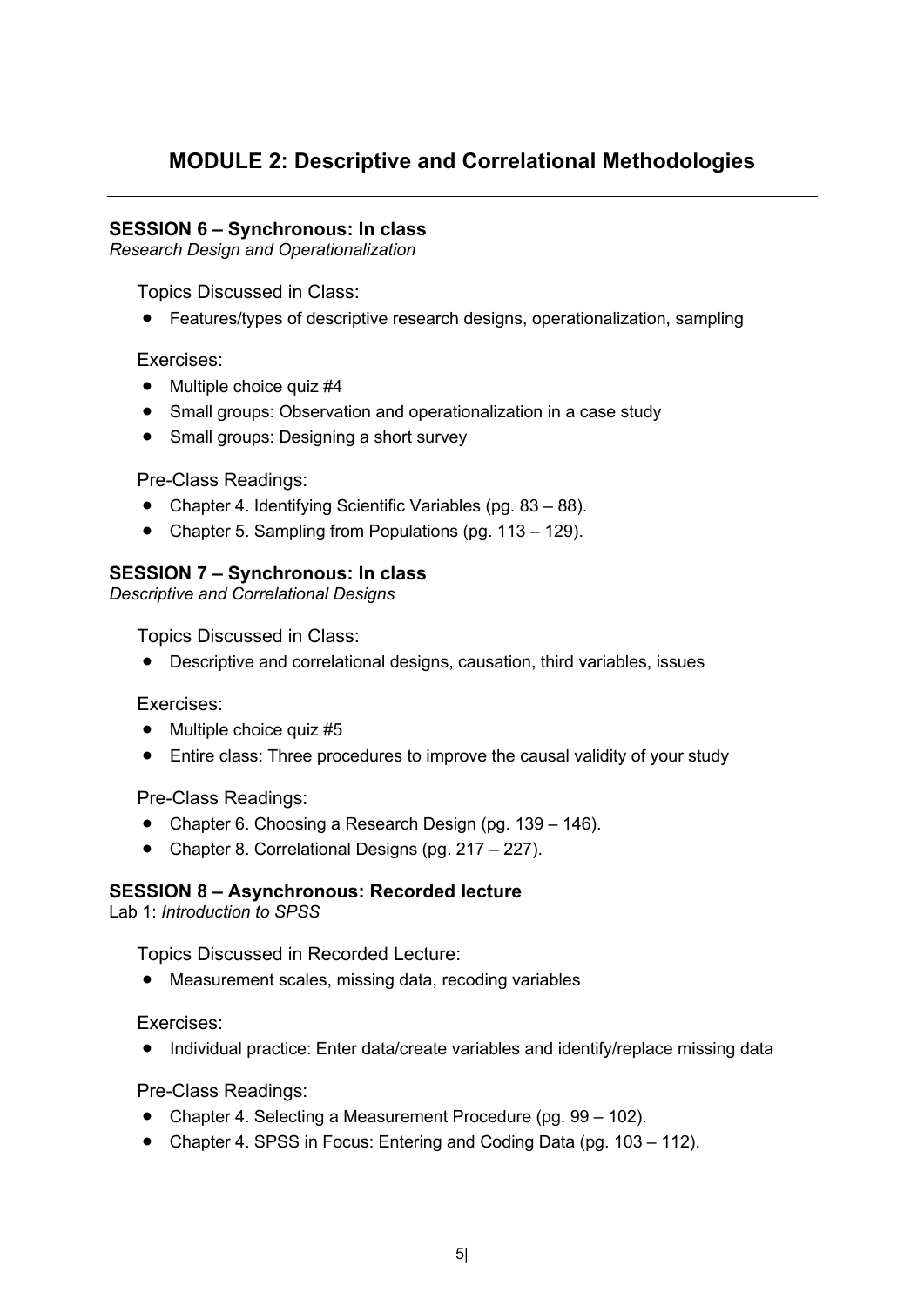## **SESSION 9 – Synchronous: In class**

Lab 2: SPSS *– Descriptives/Real-world applications*

Topics Discussed in Class:

• Descriptive statistics, z-scores, percentile ranks, real-world applications

Exercises:

• Individual: Creating/editing tables, charts, and figures using SPSS/Excel

Pre-Class Readings:

- Chapter 13. Descriptive Statistics: Why Summarize Data? (pg. 368 378).
- Chapter 13. SPSS in Focus: Central Tendency and Variability (pg. 379 380).

### **SESSION 10 – Asynchronous: Recorded lecture**

Lab 3: SPSS – *Correlations/Real-world applications*

Topics Discussed in Recorded Lecture:

• Correlations, outliers, restricted range, effect size, real-world applications

Pre-Class Readings:

- Chapter 8. Correlational Designs (pg. 217 227).
- Chapter 8. SPSS in Focus: Correlation and Linear Regression (pg. 228 236).
- Chapter 14. Effect Size: How Big is an Effect in the Population? (pg. 412 415).

## **MODULE 3: Experimental Methodologies**

### **SESSION 11 – Synchronous: In class**

*Introduction to Experimental Research* 

Topics Discussed in Class:

• Features of experimental studies, equal groups, issues, meta-analysis

Exercises:

- Multiple choice quiz #6
- Entire class: Identifying components of an experimental study
- Small groups: Creating an experiment: Identifying/manipulating/measuring IVs / DVs

Pre-Class Readings:

• Chapter 9. Single-Case Experimental Designs (pg. 256 – 272).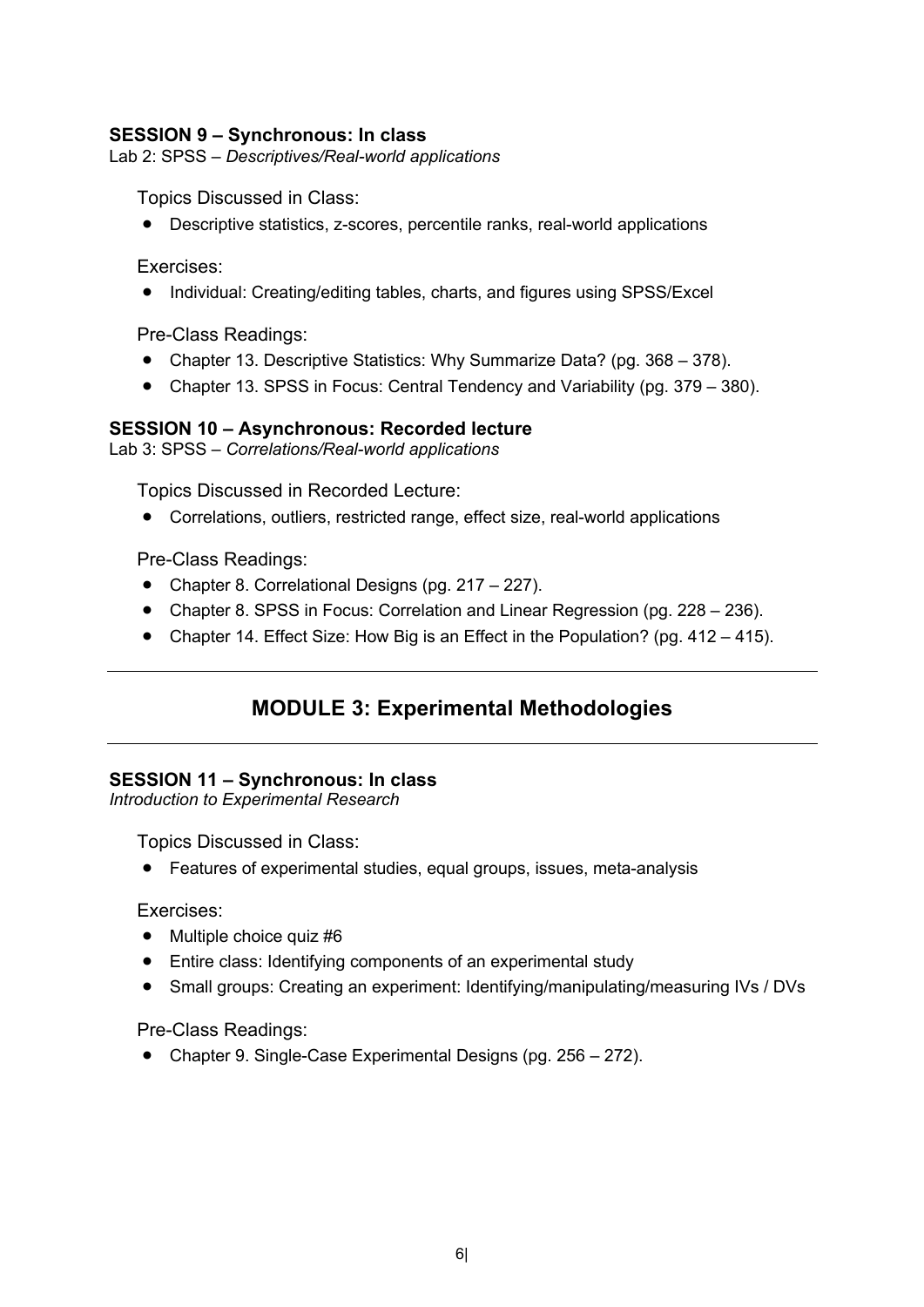## **SESSION 12 – Asynchronous: Recorded lecture**

Lab 4: SPSS – *T-tests/Real-world applications*

Topics Discussed in Recorded Lecture:

• T-tests, types and reporting, real-world applications

### Exercises:

• Individual practice: Identify the correct t-test for each research question

Pre-Class Readings:

- Chapter 5. SPSS in Focus: New Populations One-Sample t-test (pg. 131 138).
- Chapter 10. SPSS in Focus: Two Independent-Samples t-test (pg. 286 288).
- Chapter 11. SPSS in Focus: Related-Samples t-test (pg. 319 322).

## **SESSION 13 – Synchronous: In class**

*Factorial Designs: Part 1* 

Topics Discussed in Class:

• Experimental research, manipulation, randomization, control groups, issues

Exercises:

- Multiple choice quiz #7
- Entire class: Naming factorial designs

Pre-Class Readings:

• Chapter 12. Factorial Experimental Designs (pg. 335 – 346).

## **SESSION 14 – Synchronous: In class**

*Factorial Designs: Part 2* 

Topics Discussed in Class:

• Identifying main effects, interactions, simple main effects, floor/ceiling effects

Exercises:

- Multiple choice quiz #8
- Small groups: Practice identifying main effects/interactions using real data

Pre-Class Readings:

• Chapter 12. Main Effects and Interactions (pg. 342 – 355).

## **SESSION 15 – Synchronous: In class**

Workshop 1: SPSS – *Conducting Between/Within Experiments*

Exercises

• Participating in a between-participants & mixed design experiment (individual basis)

Pre-Class Readings:

- Chapter 10. Between-Subjects Experimental Designs (pg. 273 282).
- Chapter 10. Within-Subjects Experimental Designs (pg. 305 312).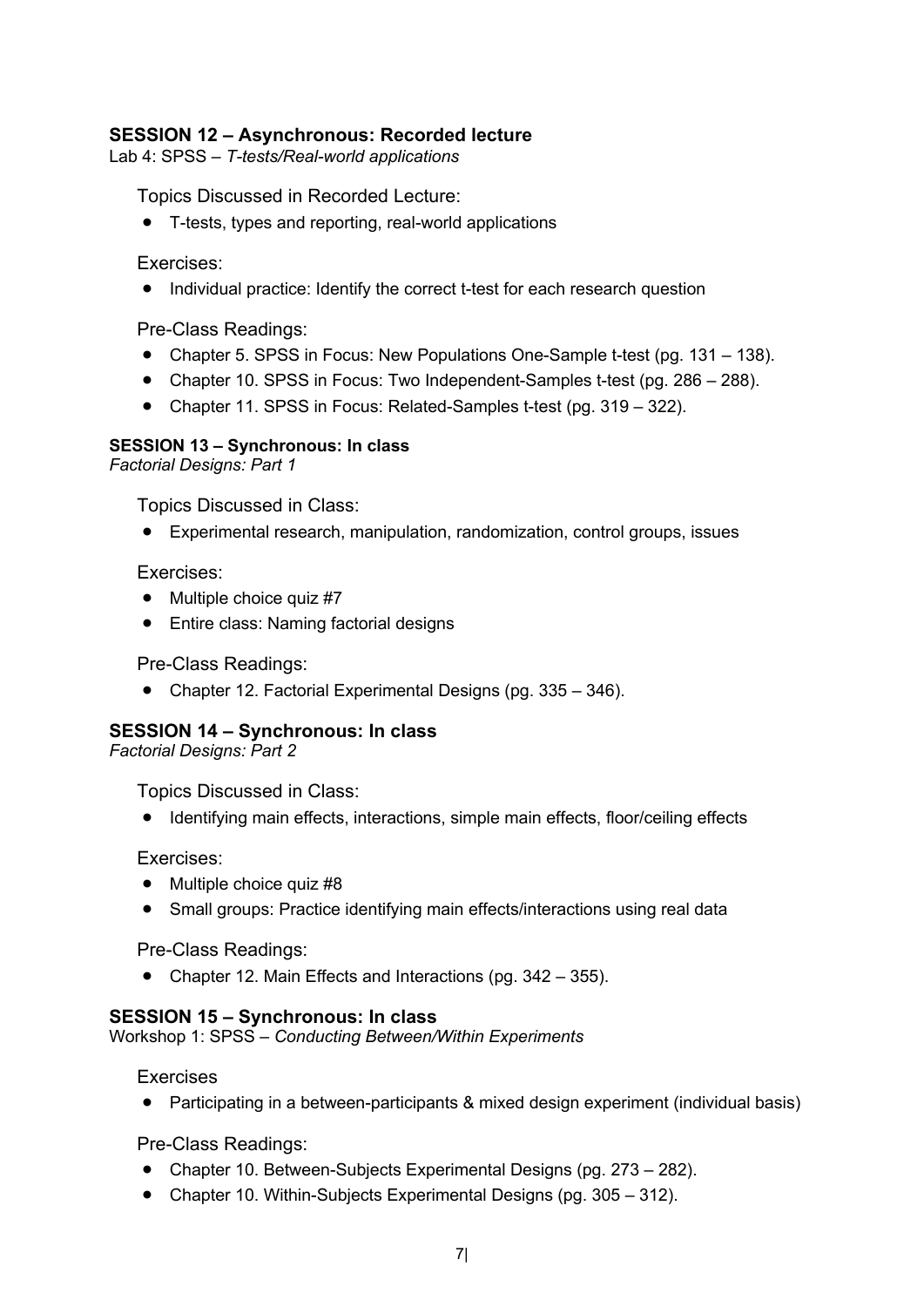## **MODULE 4: Experimental/Applied vs. Quasi-Experimental**

### **SESSION 16 – Synchronous: In class**

Lab 5: SPSS – *Factorial ANOVA data from Workshop 1*

Topics Discussed in Class:

• Factorial ANOVA using SPSS, analyzing experimental data from Workshop 1

Exercises:

• Small groups: Analyzing experimental data collected in Workshop 1

Pre-Class Readings:

• Chapter 10. General Instructions for Conducting a Factorial ANOVA (pg. 356 – 364).

### **SESSION 17 – Asynchronous: Recorded lecture**

Lab 6: SPSS – *Mixed design data from Workshop 1*

Topics Discussed in Recorded Lecture:

• Mixed design ANOVA using SPSS, analyzing experimental data from Workshop 1

Pre-Class Readings:

• Chapter 11. Comparing Between-Subjects/Within-Subjects Designs (pg. 328 – 334).

## **SESSION 18 – Synchronous: In class**

*Introduction to Quasi-Experimental Designs* 

Topics Discussed in Class:

• Quasi-experimental research, pre/post-test designs, interrupted time-series, issues

Exercises:

- Multiple choice quiz #9
- Small groups: Design a quasi-experiment and test its effectiveness

Pre-Class Readings:

• Chapter 11. Quasi-Experimental Designs (pg. 240 – 250).

### **SESSION 19 – Synchronous: In class**

*Introduction to Applied Research* 

Topics Discussed in Class:

• Applied research, pre/post-tests

Exercises:

- Multiple choice quiz #10
- Small groups: Identifying costs/benefits and ethical implications of applied research

Pre-Class Readings:

• Quasi-Experimental Designs and Applied Research (*access via Blackboard*)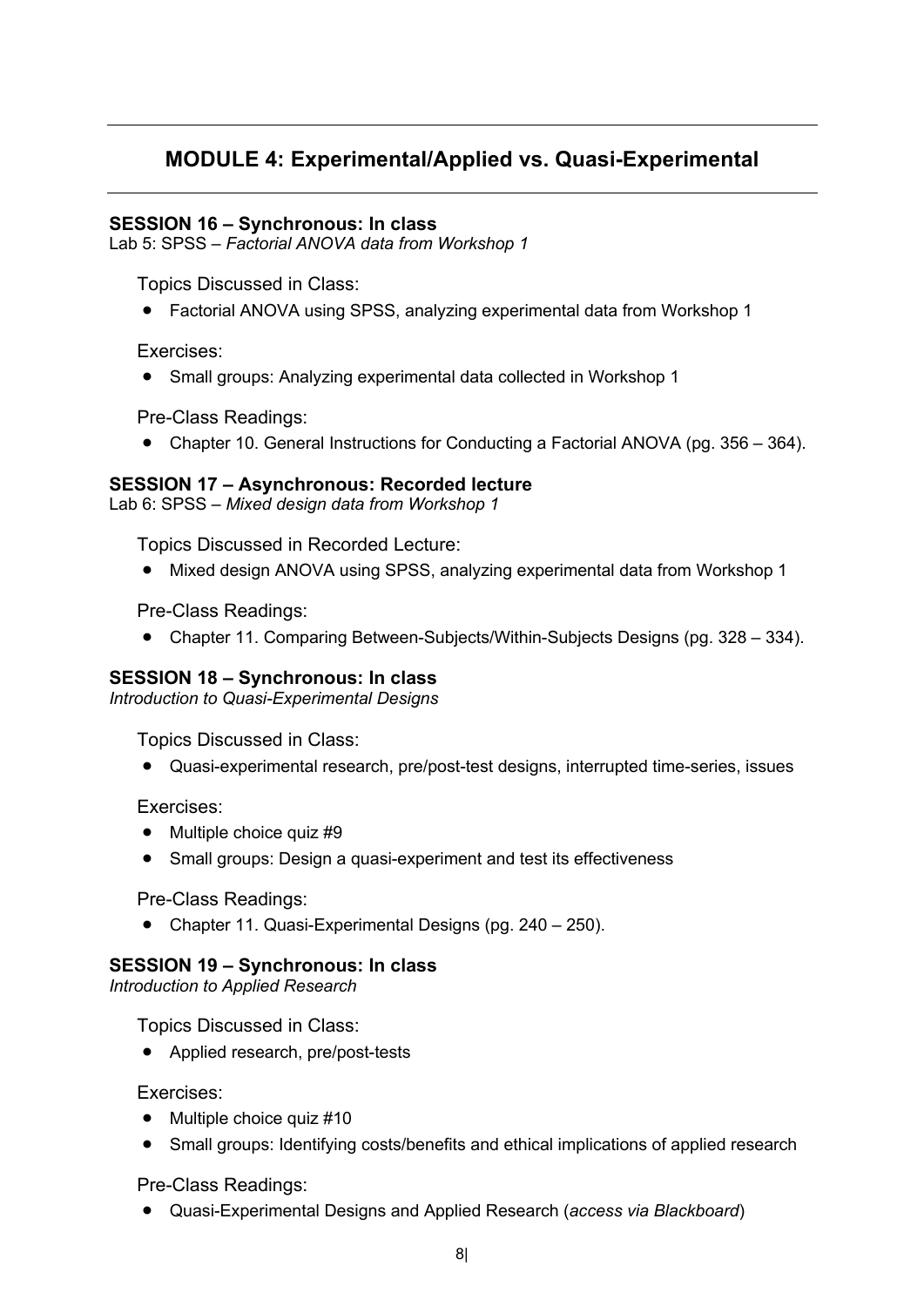## **MODULE 5: Qualitative Methodologies, Measurement, and Ethics**

### **SESSION 21 – Synchronous: In class**

*Introduction to Qualitative Designs: Part 1*

Topics Discussed in Class:

• Qualitative research, case studies, interviews

### Exercises:

- Multiple choice quiz #11
- Small groups: Interview development; choosing a type, population, and questions

Pre-Class Readings:

• Writing interview protocol and conducting interviews: Tips for students new to the field of qualitative research (*access via Blackboard*)

### **SESSION 22 – Asynchronous: Recorded lecture**

*Qualitative Designs: Part 2*

Topics Discussed in Recorded Lecture:

• Focus groups, data analyses, issues

Exercises:

• Small groups: Choose a topic, identify moderator, conduct focus group (6–8 people)<sup>\*</sup>

Pre-Class Readings:

• Focus groups and surveys as complementary research methods: A case example (*access via Blackboard*)

### **SESSION 23 – Synchronous: In class**

Workshop 2: *Observational Field Study*

Exercises:

• Applied qualitative methods (Conducting field research/gathering data)

Pre-Class Readings:

• Revisiting field experimentation: Field notes for the future (*access via Blackboard*)

### **SESSION 24 – Synchronous: In class**

*Psychological Measures: Types and Uses*

Topics Discussed in Class:

• Indirect vs. direct self-report, behavioral/physiological measures

Pre-Class Readings:

• Should we trust web-based studies? (access *via Blackboard*)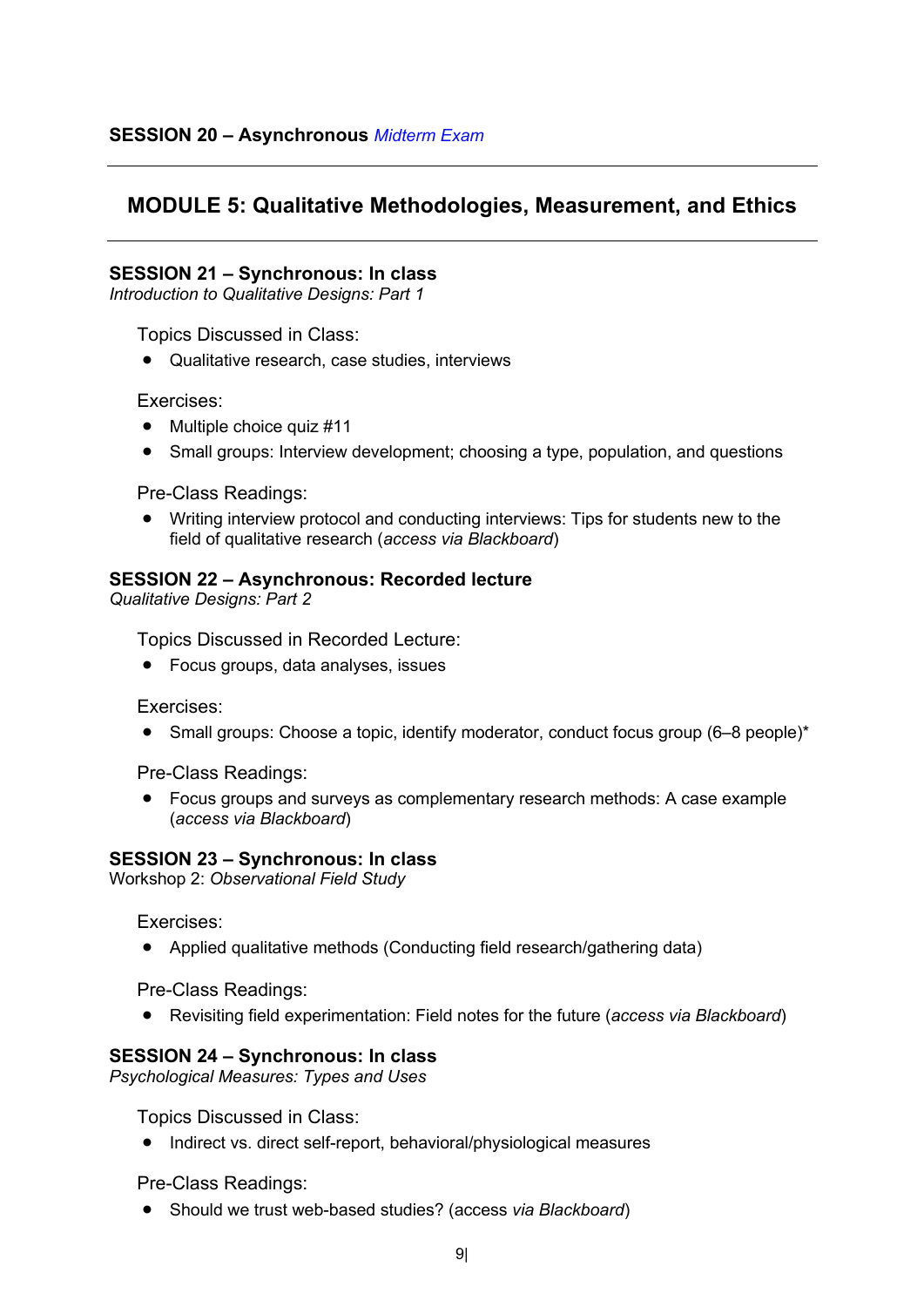## **SESSION 25 – Asynchronous: Recorded lecture**

*Research Ethics: Human/Animal Participants*

Topics Discussed in Recorded Lecture:

• Ethical research, human/animal participants/research ethics boards

Exercises:

• Small groups: Do animals have rights? Read part 1 & 2 and submit group feedback\*

Pre-Class Readings:

- Chapter 3. Research Ethics (pg. 53 80).
- Ethics of CIA and military contracting by psychiatrists/psychologists (*via Blackboard*)
- Scientific rewards and conflicts of ethical choices in human research (via Blackboard)

## **MODULE 6: Communicating Scientific Knowledge**

## **SESSION 26 – Asynchronous: Recorded lecture/Group work**

*Writing the Research Report and Analyzing an Issue (Group Project)*

Topics Discussed in Recorded Lecture:

- Structured writing, formatting, title page, references, citing, plagiarism
- Group project (take home assignment)

Pre-Class Readings:

- Chapter 15. Communicating Research: Preparing Manuscripts, Posters, and Talks (pg. 425 – 433; 447 – 454).
- Chapter 15. APA-Style Writing, Sample Manuscript, and Posters (pg. 455 503).

## **SESSIONS 27/28/29 – Synchronous: In class**

*Group Project/Presentations: Must submit via Turnitin on presentation date*

• Discussion, Evaluation, and Feedback

## **Take Home Assignment:**

Each student must choose five presentations (from total #) and provide peer feedback on each presentation (submit to me via email) using the following three questions:

- **1.** What are several things that the group did well?
- **2.** What are some opportunities for growth/improvement?
- **3.** What did you learn from this presentation and how can it be applied?

## **SESSION 30 – Asynchronous** *Final Exam*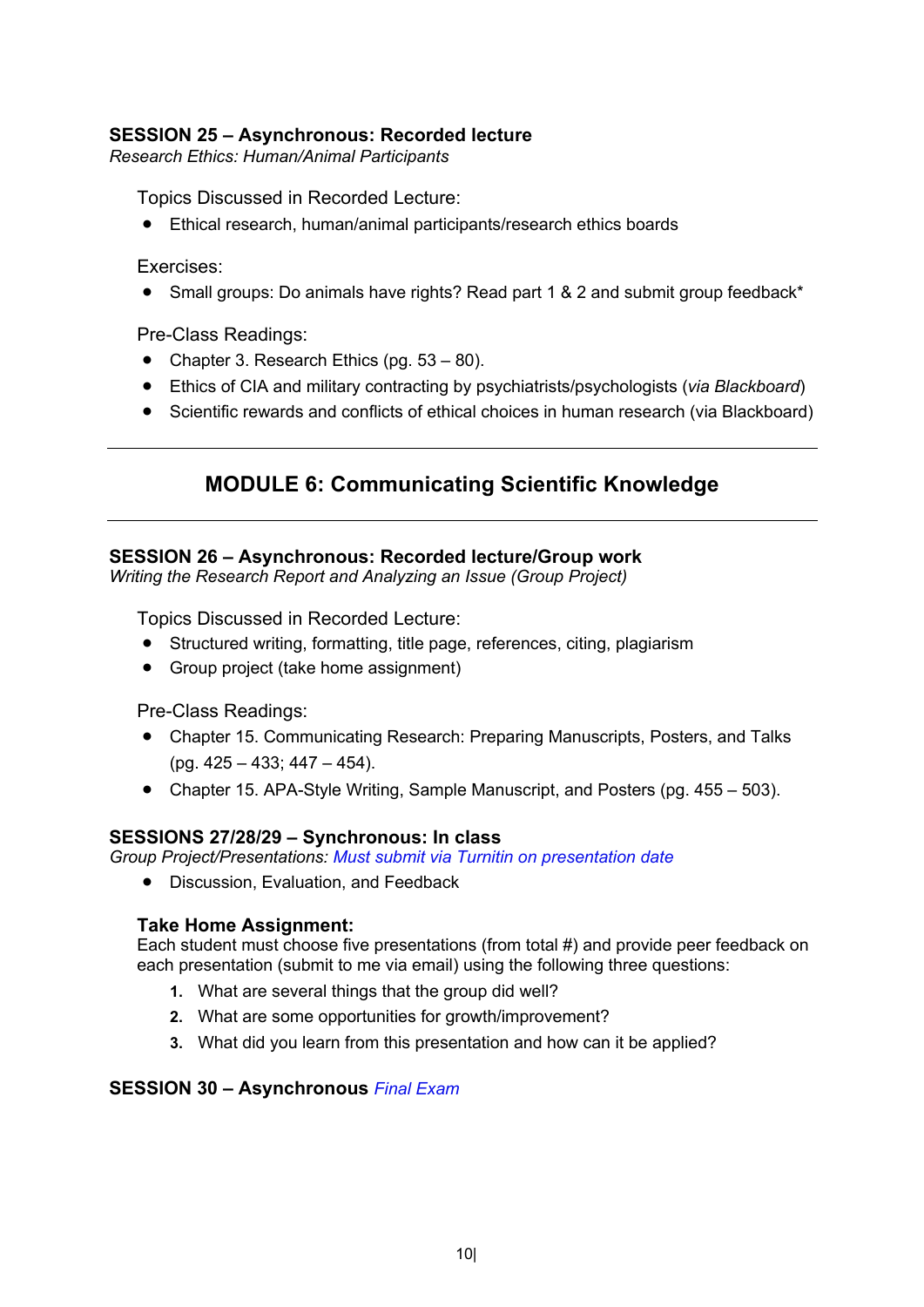## **BIBLIOGRAPHY**

#### **REQUIRED:**

Privitera, G. J. (2020). *Research methods for the behavioral sciences*. (3rd Ed.). Sage Publications. ISBN-13: 978-1544309811

### **OPTIONAL (SPANISH VERSIONS):**

León, O. G., & Montero, I. (2015). *Métodos de investigación en psicología y educación* (4th Ed.). McGraw-Hill Interamericana de España. ISBN-13: 978-8448608385

Domínguez, J. F. M., Casal, C. H., Jiménez, A. G., & Stewart, E. G. (2008). *Método, teoría e investigación en psicología social*. Pearson Educación. ISBN-13: 978-8420542263

#### **RECOMMENDED READING:**

Assigned readings will be provided in-class on a rolling basis. The Professor will provide access to the necessary materials *via Blackboard* at least one class in advance.

## **EVALUATION CRITERIA**

A variety of teaching and learning strategies will be used in this course. You will be assigned a grade based on your demonstrated knowledge on in-class quizzes, a group project/presentation, a midterm and final exam, and your participation in various class activities and discussions.

### **Participation in Activities/Discussions & Lab/Workshop Attendance (15%)**

Active participation in class activities, discussions, labs, and workshops is an especially important aspect in this course because our focus will be on understanding how the concepts discussed in class can be applied in real-world contexts. Attendance at labs (6), workshops (2), and completion of the "small group" exercises (5) assigned during Asynchronous classes (Sessions 3, 5, 22, 25; indicated by an asterisk \*) will form the basis of your participation grade. *Specifically, 1% will be deducted for each missed lab, workshop or small group exercise unless official documentation (e.g., from a medical doctor, counsellor) of illness or other extenuating circumstances is provided to the professor within 24 hours of the missed lab / workshop / small group exercise.*

#### **Short Quizzes (10%)**

Over the course of the semester, you will be given 11 in-class quizzes. These quizzes are intended to evaluate your understanding of the material discussed in the prior class. Each quiz will consist of 10 multiple choice questions. 10 quizzes will count toward your final grade, at 1% per quiz. You have the option of either not writing one quiz or dropping the quiz with the lowest grade if all 11 quizzes are written.

#### **Midterm Exam (25%)**

The midterm exam will only include material from the PowerPoint slides. The exam format will include multiple choice, short answer and long answer questions.

#### **Group Project / Presentation (25%)**

In groups of 2-3 people, you will be tasked with critically analyzing an issue that requires applying the knowledge you have learned in this course. As a group, you will need to discuss the issue, analyze the problems, and then propose evidence-based recommendations that will be communicated via a 15 minute PowerPoint presentation (plus 2 – 3 minutes for questions). *A detailed description of the project/presentation requirements can be found in the "Group Project Info" folder on Blackboard. Must be submitted via Turnitin by TBD.*

#### **Final Exam (25%)**

The final exam will only include material from the PowerPoint slides covered in class after the midterm exam. The exam format will include multiple choice, short answer and long answer questions. In order to pass the course, a minimum grade of 3.5 is required on the final exam. If your grade on the final exam is lower than 3.5, you will fail the course, even if your weighted average (computed using the table above) exceeds 5.0.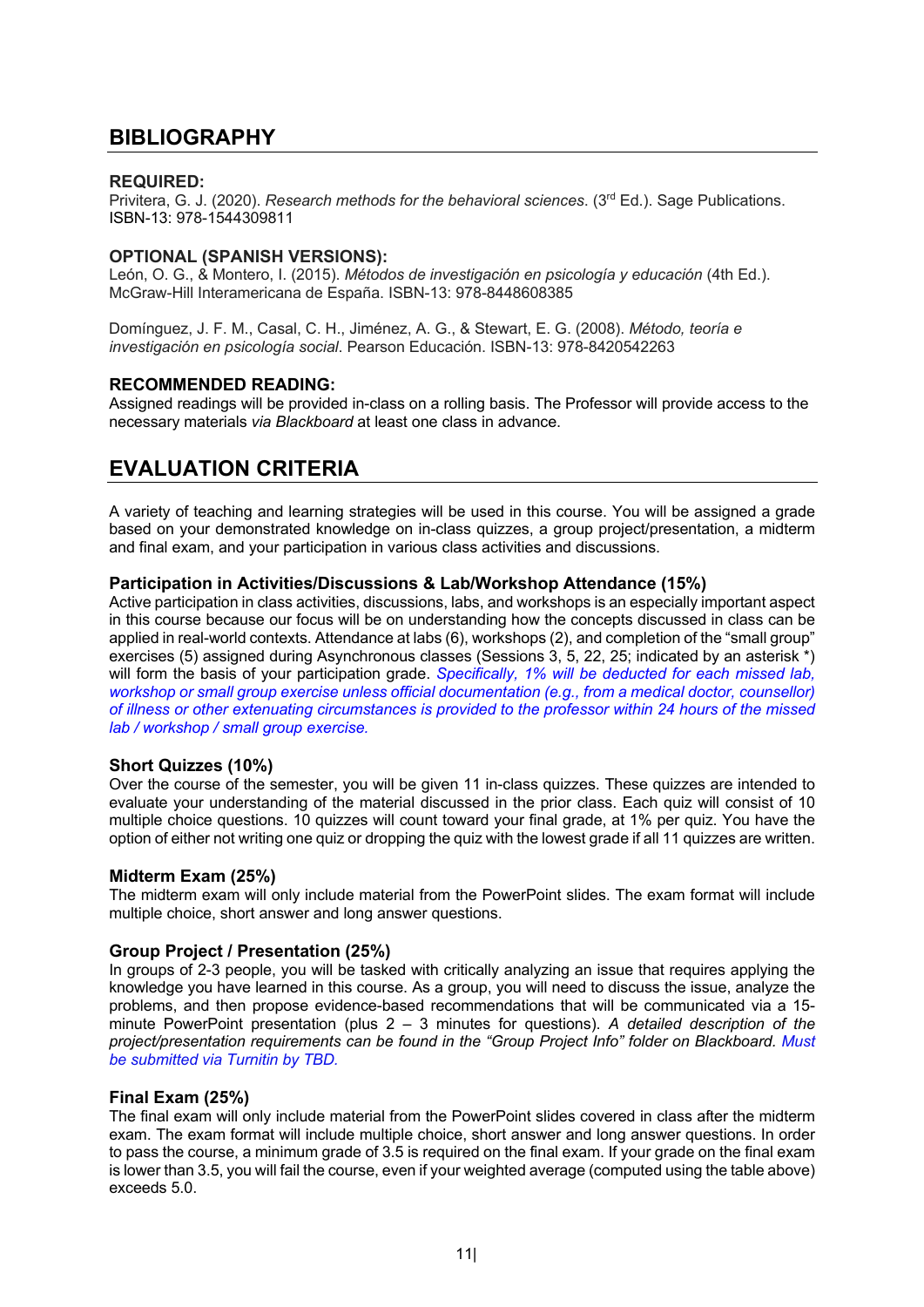#### **Late Assignments/Presentation:**

Will be penalized **2% per 24-hour period**, starting on the day they are due. Only in cases of emergency or illness can changes be made to due dates of assignments or projects. ALL such arrangements are the full responsibility of the student and must be made PRIOR to the due date. Failure to confirm any changes to the due date with the professor *prior to the due date* will result in a grade of zero.

| <b>Criteria</b>                     | <b>Percent</b> | <b>Comments</b>             | <b>Due Date</b> |
|-------------------------------------|----------------|-----------------------------|-----------------|
| Participation/Lab Attendance        | 15%            | Lab Attendance & Engagement | N/A             |
| <b>MC Quizzes</b>                   | 10%            | $10 \times 1\%$             | N/A             |
| Midterm Exam                        | 25%            | Asynchronous                | TBD             |
| <b>Group Project / Presentation</b> | 25%            | Submit via Turnitin         | TBD             |
| <b>Final Exam</b>                   | 25%            | Asynchronous                | TBD             |

## **PROFESSOR BIO**

Joshua Guyer holds a PhD in Social Psychology from Queen's University (Kingston, Canada), for which he was awarded the Canadian Psychological Association Certificate of Academic Excellence for best dissertation research. Dr. Guyer previously taught at the Royal Military College of Canada (Kingston, Canada), after which he completed his postdoctoral research at the Universidad Autonoma de Madrid. Dr. Guyer also teaches at Saint Louis University (Madrid campus), has been an invited guest lecturer at numerous international universities, and is a regular speaker at various conferences.

His primary areas of interest investigate the psychological mechanisms by which different qualities of voice that reflect speaker confidence (e.g., speech rate, intonation, pitch), as well as different emotional qualities of voice (e.g., fear, excitement, boredom, contentment) influence the success of persuasive communications. Additional research interests focus on various aspects involved in social influence, such as scarcity, authority, and stealing thunder. His research has been published in internationally recognized journals, including the *Journal of Experimental Social Psychology*, *Personality and Social Psychology Bulletin*, the *Journal of Nonverbal Behavior, and the Journal of Sports Psychology*. For more information, please visit his academic website: www.socialpsychologicalresearch.com.

## **WHEN QUESTIONS ARISE OUT OF CLASS:**

#### **Email:**

If you have a question(s) that was not answered in class, you are welcome to ask your question(s) via email. I can be reached at: jquyer@faculty.ie.edu. Although I will make every effort to respond to your question(s) as quickly and thoroughly as possible, please recognize that I may not be available when you send an email. Thus, please allow me up to 48 hours to respond before sending a follow-up email.

#### **Office Hours:**

If your question cannot be properly answered via email and/or you would prefer to meet in person, please make an appointment to meet *either via ZOOM or on the university campus* during my scheduled office hours. Office hours will be determined at the beginning of the semester and posted on Campus Online.

## **OTHER INFORMATION:**

### **As per University Policy:**

Each student has 4 chances to pass any given course distributed in two consecutive academic years (regular period and July period).

It is mandatory to attend 100% of the classes. Students who do not attend 70% of each class will lose their 1st and 2nd chance and go directly to the 3rd (i.e., they must enroll again the next academic year).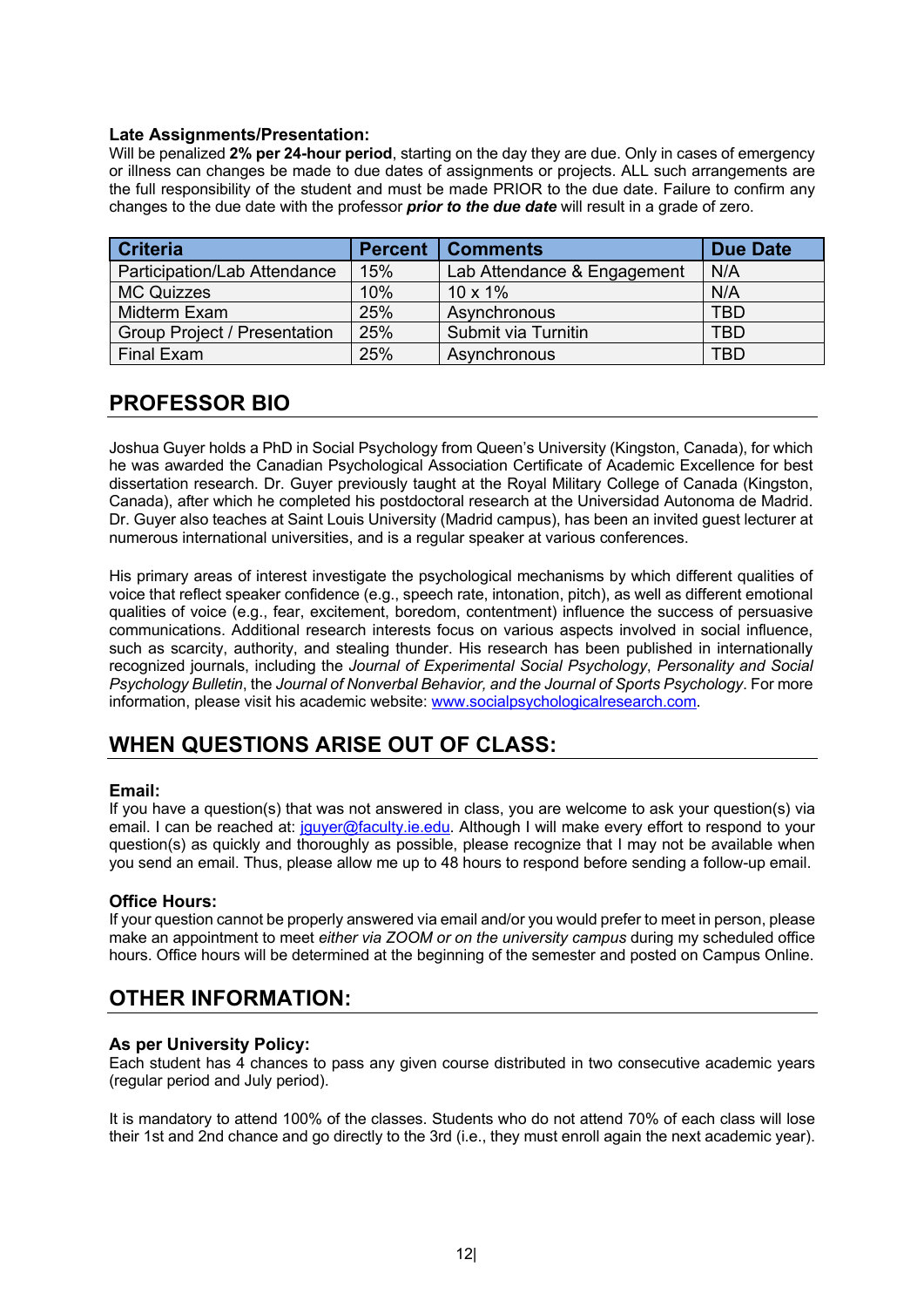#### **Grading for retakes will be subject to the following rules:**

- 1. Those students who failed the subject in the first regular period will have to do a retake in July (except those not complying with attendance rules who are banned from this possibility).
- 2. Dates and location of the July retakes will be posted in advance and will not be changed. Please take this into consideration when planning your summer.
- 3. The maximum grade that a student may obtain on the 2nd exam is 8 out of 10. Those students in the 3rd call will be required to attend 50% of the classes. If issues arise due to schedule overlap, a different option will be discussed with the professor in order to pass the course

#### **Attendance:**

Attendance at all scheduled classes is mandatory and essential for success in the course. If you miss class for any reason, you are responsible for getting notes from classmates. Under most circumstances, students who miss a class in which a presentation, mid-term, or final exam is held will not be granted an exception or given an opportunity to do a make-up assignment or exam. However, if illness or other circumstances prevent you from adhering to the due dates stated in this syllabus, an exception may be granted at the discretion of the professor. *In all cases, the student must provide official documentation (e.g., from a medical doctor, counsellor) to the professor within 24 hours of the missed due date.*

#### **Special Attention Students:**

To request academic accommodations due to special attention needs, please contact Jessica Tollette via email at: Jessica.Tollette@ie.edu

#### **Student Privacy Statement:**

At times, students may disclose personal information through class discussions. It is expected that all members of the class will respect the privacy of their classmates. This means that the information disclosed in the class will not be repeated or discussed with other students outside of the course.

#### **Decisions about Grades:**

Decisions about grades are made very carefully and are final at the end of the course. If you have questions regarding a certain grade or you would like to receive personal feedback, you must request a meeting with me to discuss grades on specific assignments *before* the last class of the course. Any disputes regarding grades must be resolved *before* the final exam. "Extra credit" or makeup assignments will only be allowed under extenuating circumstances at the sole discretion of the course professor.

### **ACADEMIC INTEGRITY**

Unless you are specifically instructed to work with other students in a group, all of your assignments, papers, projects, presentations, and any work I assign must reflect your own work and thinking.

**What is academic integrity?** When you do the right thing even though no one is watching. The core values of integrity, both academic and otherwise include: *honesty, fairness, respect, responsibility, and trust*. Academic Integrity requires that all students within Instituto de Empresa (IE) act in accordance with these values in the conduct of their academic work, and that they follow the rules and regulations concerning the accepted conduct, practices and procedures of academic research and writing. Academic Integrity violations are defined as Cheating, Plagiarism or other violations of academic ethics.

Cheating and plagiarism are very serious offenses governed by the IE student code of conduct. Any student found cheating or plagiarizing on any assignment or component of this course will at a minimum receive a "0" on the affected assignment. Moreover, the student will also be referred to the University Judicial System for further action. Additional penalties could include a note on your transcript, failing the class, or expulsion from the university.

It is important to note that, while the list below is comprehensive, it should not be considered exhaustive.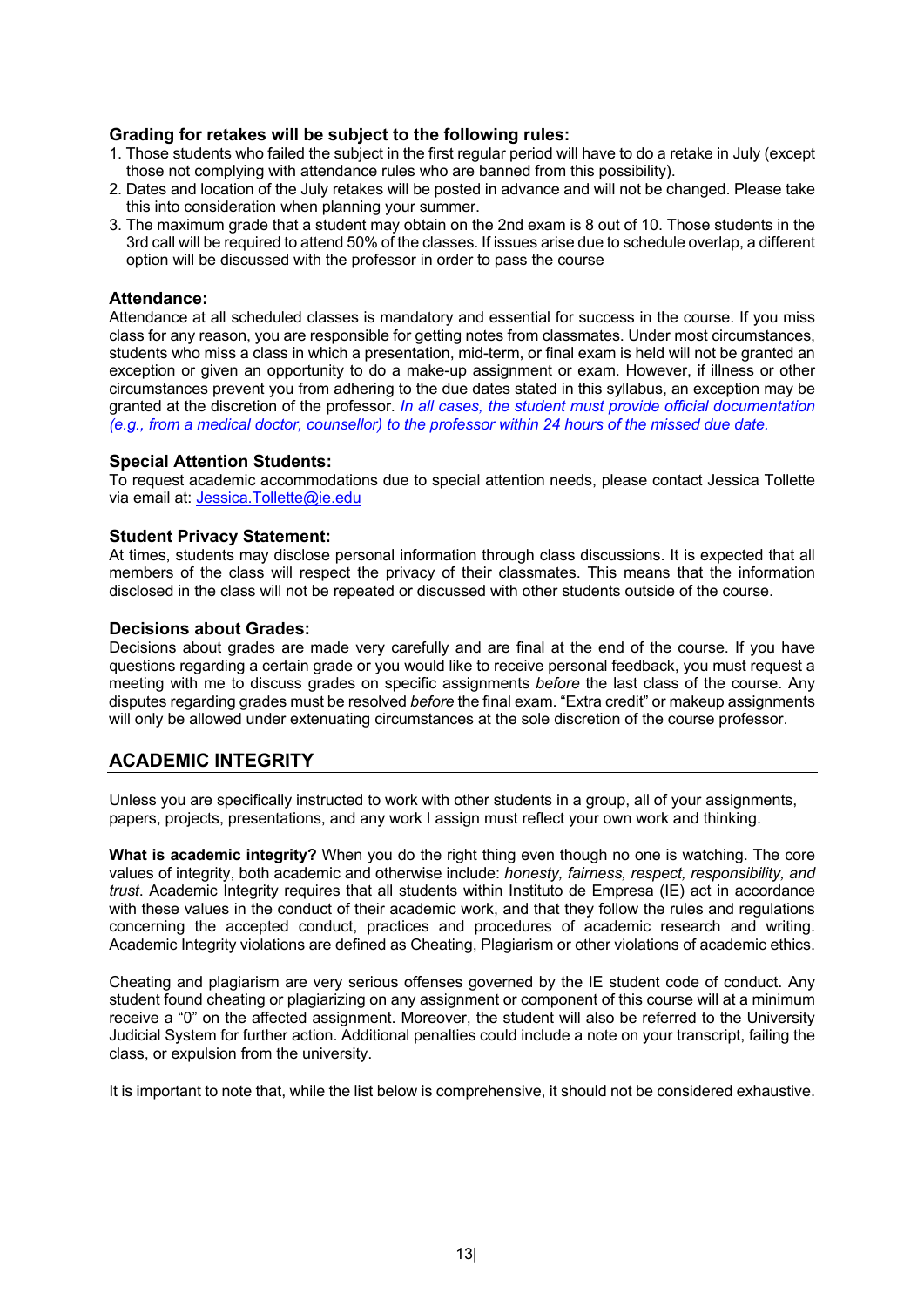#### **Cheating includes:**

- a. An act or attempt to give, receive, share, or utilize unauthorized information or unauthorized assistance at any time for assignments, papers, projects, presentations, tests or examinations. Students are permitted to mentor and/or assist other students with assignments by providing insight and/or advice. However, students must not allow other students to copy their work, nor will students be permitted to copy the work of other students. Students must acknowledge when they have received assistance from others.
- b. Failure to follow rules on assignments, papers, projects, presentations, tests or examinations as provided by the course professor and/or as stipulated by IE.
- c. Tampering with official documents, including electronic records.
- d. Impersonating a student on exercises, quizzes, exams, etc., including unauthorized access to any electronic course management tool or program (e.g. Black Board) using other's login/password.

#### **Plagiarism includes:**

- a. Using the work of others and attempting to present it as your own. For example, using phrases or passages from books, articles, newspapers, or the internet and not referencing them properly in your document. This includes using information from others without citing it, misrepresentation of cited work, and misuse of quotation marks.
- b. Submitting an assignment or paper that is highly similar to what someone else has written (i.e., minimal changes in wording, or where the sentences are similar, but in a different order).
- c. You don't have to commit "word for word" copying to plagiarize you can also plagiarize if you turn in something that is "thought for thought" the same as someone else.

#### **Other violations of academic ethics include:**

- a. Not acknowledging that your work or any part thereof has been submitted for credit elsewhere.
- b. Misleading or false statements regarding work completed.
- c. Knowingly aiding or abetting anyone in committing any form of an Academic Integrity violation.

## **CODE OF CONDUCT IN CLASS**

- 1. **Be on time:** Students arriving more than 10 minutes late will be marked as "Absent". Only students that provide written notification to the professor in advance) that they will be late for a specific session (and the professor confirms receipt of this information) *may* be granted an exception at the discretion of the professor.
- 2. **Respect your classmates.** Classroom discussion is an important part of the learning process. Therefore, it is vital to maintain a classroom environment that is respectful and free of discrimination and/or recrimination from peers. Please keep in mind that at times, students may disclose personal information through class discussions. It is expected that all members of the class will respect the privacy of their classmates. However, please remember that class is NOT a protected, confidential environment, and the professor cannot guarantee that other students/peers will maintain your confidential information should you choose to share it.
- 3. **If applicable, bring your name card and strictly follow the seating chart.** It helps faculty members and fellow students learn your names.
- 4. **Do not leave the room during the lecture:** Students are not allowed to leave the room during lectures (unless specifically permitted by the course professor). If a student leaves the room during lectures without receiving permission from the professor, he/she will not be allowed to reenter and, therefore, will be marked as "Absent".

Only students that notify the course professor that they have a special reason to leave the session early will be granted an exception (at the discretion of the professor).

5. **Do not engage in side-conversation.** As a sign of respect toward the person presenting the lecture (the teacher as well as fellow students), side-conversations are not allowed. If you have a question, raise your hand and ask it. It you do not want to ask it during the lecture, feel free to approach your teacher after class. If a student is disrupting the flow of the lecture, he/she will be asked to leave the classroom and, consequently, will be marked as "Absent".